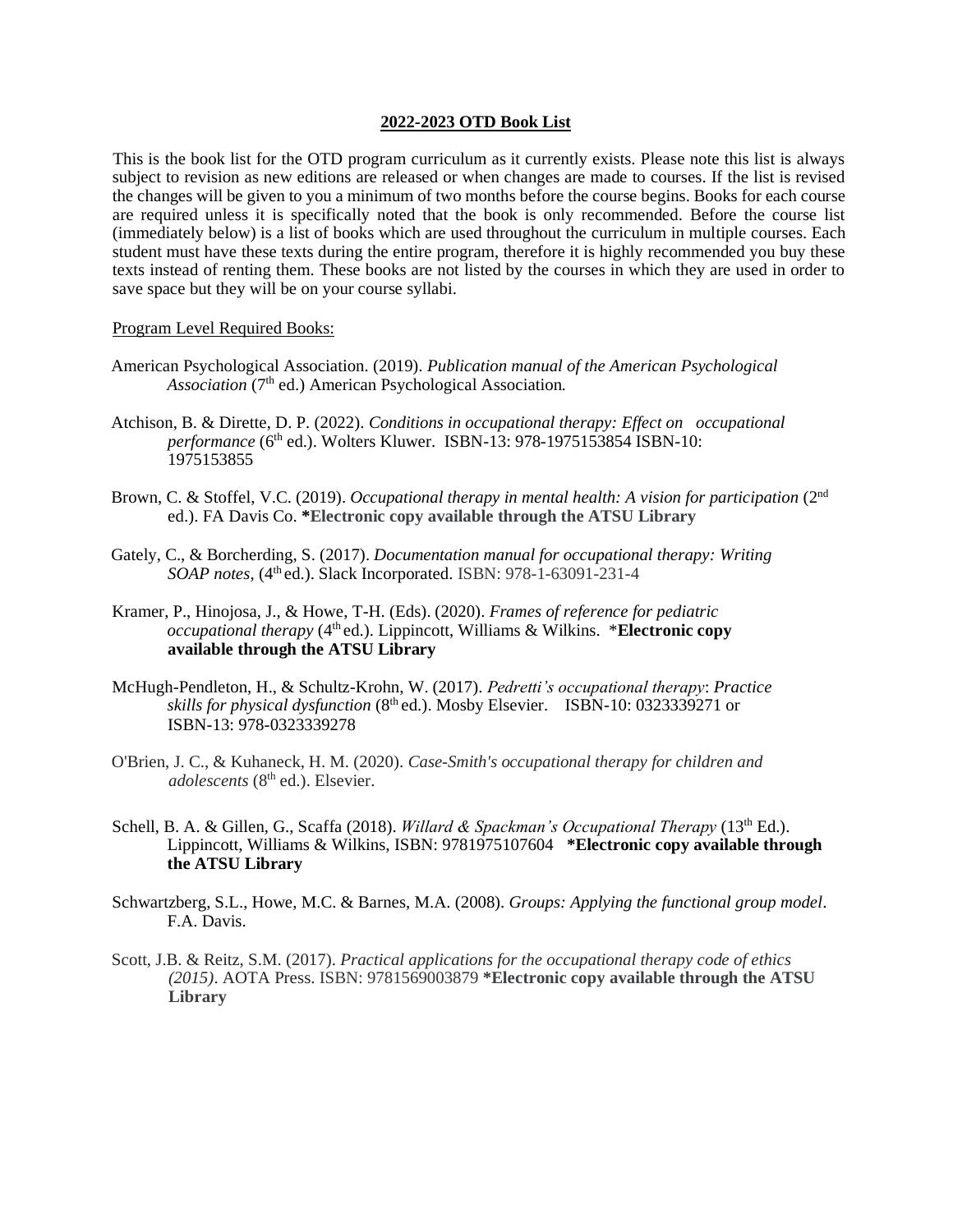| <b>Course</b> |      | <b>Fall Semester</b>                                                                  | Textbook(s)                                                                                                                                                                                                                                                                                                                                                                                                                                                                                                                                                                  |
|---------------|------|---------------------------------------------------------------------------------------|------------------------------------------------------------------------------------------------------------------------------------------------------------------------------------------------------------------------------------------------------------------------------------------------------------------------------------------------------------------------------------------------------------------------------------------------------------------------------------------------------------------------------------------------------------------------------|
| Year 1        |      | <b>Fall Semester-long Courses</b>                                                     |                                                                                                                                                                                                                                                                                                                                                                                                                                                                                                                                                                              |
| <b>OCTH</b>   | 5120 | <b>Pathophysiology and Conditions</b>                                                 | No text required. Course readings from program<br>required book list, journals and other sources as<br>assigned                                                                                                                                                                                                                                                                                                                                                                                                                                                              |
| <b>OCTH</b>   | 5310 | <b>Fundamentals of Service</b><br><b>Provision: Across</b><br><b>Continua of Care</b> | No text required. Course readings from<br>program required book list, journals and other<br>sources as assigned.                                                                                                                                                                                                                                                                                                                                                                                                                                                             |
| <b>OCTH</b>   | 5410 | <b>Professional Development</b><br>I: Professionalism                                 | Gately, C., & Borcherding, S. (2017).<br>Documentation manual for occupational<br><i>therapy: Writing SOAP notes,</i> (4 <sup>th</sup> ed.). Slack<br>Incorporated. ISBN: 9781630912314<br>Scott, J.B. & Reitz, S.M. (2017). Practical<br>applications for the occupational therapy<br>code of ethics (2015). AOTA Press.<br>ISBN: 9781569003879 *Electronic copy<br>available through the ATSU Library<br>Taylor, R. R. (2020) The intentional<br>relationship: Occupational therapy and<br>use of self. (2 <sup>nd</sup> ed.). F.A. Davis<br>Company. ISBN 978171719641777 |
| Year 1        |      | <b>Fall Semester Block I</b>                                                          |                                                                                                                                                                                                                                                                                                                                                                                                                                                                                                                                                                              |
| <b>ASHS</b>   | 6100 | <b>Human Anatomy I</b>                                                                | Gilroy, A. M., MacPherson, B. R., Wikenheiser, J.,<br>Schuenke, M., Schulte, E., Schumacher, U.,<br>Atlas of Anatomy (4 <sup>th</sup> ed.). (2020) Thieme<br>Publishing. ISBN 9781684202034 *Available<br>for free (e book) at the ATSU Library<br>Website<br><b>Reference Materials:</b><br>All other recommended resources are<br>available in the ASHS Anatomy link via the<br>Library: https://guides.atsu.edu/c.php?g=1873<br>75&p=4769327                                                                                                                              |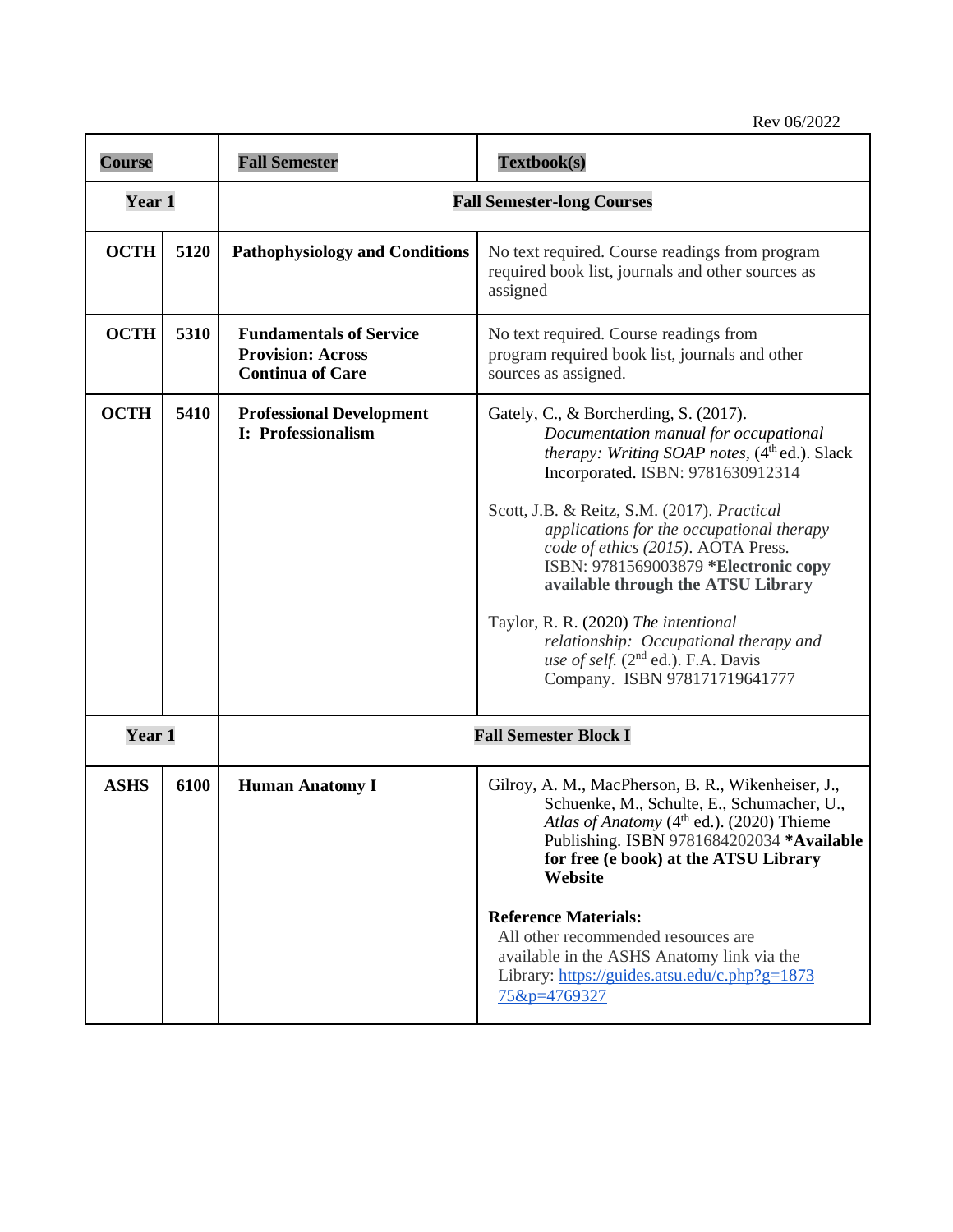| <b>OCTH</b>   | 5210 | <b>Foundations I: History</b><br>and Philosophy of OT                        | Schell, B. A. & Gillen, G., Scaffa (2018). Willard &<br>Spackman's Occupational Therapy (13 <sup>th</sup><br>ed.). Lippincott, Williams & Wilkins, ISBN:<br>9781975107604 *Electronic copy<br>available through the ATSU Library                                                                                |
|---------------|------|------------------------------------------------------------------------------|-----------------------------------------------------------------------------------------------------------------------------------------------------------------------------------------------------------------------------------------------------------------------------------------------------------------|
| <b>OCTH</b>   | 5125 | <b>Conditions</b>                                                            | Atchison, B. & Dirette, D. P. (2022). Conditions in<br>occupational therapy: Effect on<br>occupational performance (6 <sup>th</sup> ed.).<br>Wolters Kluwer.<br>Course readings from program required book list,<br>journals and other sources as assigned.                                                     |
| Year 1        |      |                                                                              | <b>Fall Semester Block II</b>                                                                                                                                                                                                                                                                                   |
|               |      |                                                                              |                                                                                                                                                                                                                                                                                                                 |
| <b>ASHS</b>   | 6200 | <b>Human Anatomy II</b>                                                      | See Book Information for ASHS 6100, Human<br>Anatomy I                                                                                                                                                                                                                                                          |
| <b>OCTH</b>   | 5220 | <b>Foundations II:</b><br><b>Occupation Activity</b><br>Analysis & Synthesis | Thomas, H. (2015). Occupation-based activity<br>analysis (2 <sup>nd</sup> ed.). SLACK<br>Incorporated. ISBN: 978-1617119675                                                                                                                                                                                     |
| <b>Course</b> |      | <b>Spring Semester</b>                                                       | Textbook(s)                                                                                                                                                                                                                                                                                                     |
| Year 1        |      | <b>Spring Semester-long Courses</b>                                          |                                                                                                                                                                                                                                                                                                                 |
| <b>OCTH</b>   | 5130 | <b>Neuroscience: Basis of</b><br><b>Human Behavior</b>                       | <b>TBD</b>                                                                                                                                                                                                                                                                                                      |
| <b>OCTH</b>   | 5230 | <b>Foundations III: Evidence</b><br><b>based Practice</b>                    | Taylor, R. R. (2017). Kielhofner's research in<br>occupational therapy: Methods of inquiry for<br>enhancing practice $(2^{nd}$ ed.). F. A. Davis<br>Company. ISBN-13: 978-0803640375 ISBN-<br>10: 0803640374 eBook Access:<br>https://ebookcentral.proquest.com/lib/atsu-<br>ebooks/detail.action?docID=5996831 |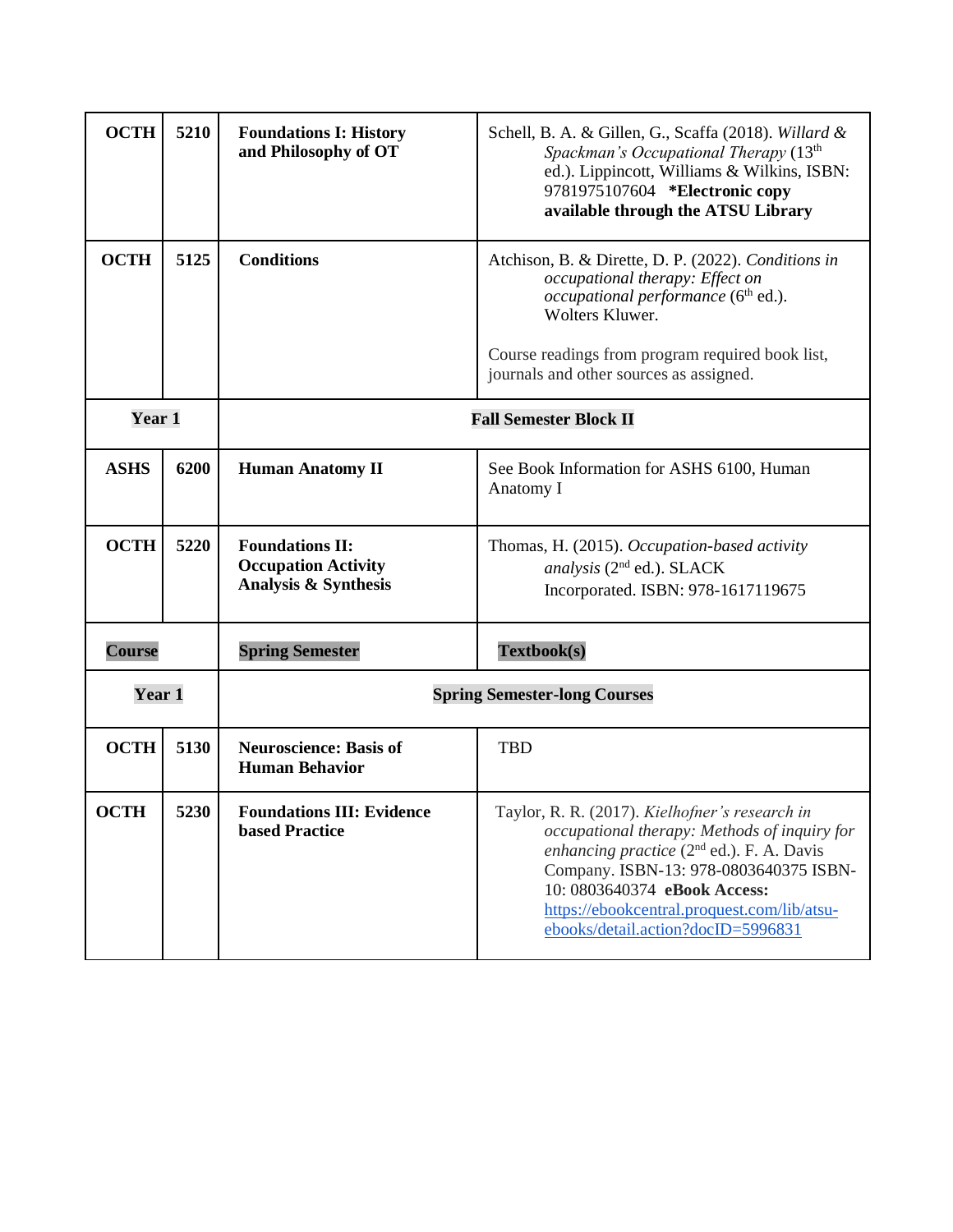| <b>OCTH</b> | 5520 | <b>Practice Immersion I:</b><br>Mental Health & Psychosocial<br><b>Approaches</b> | Brown, C. & Stoffel, V.C. (2019). Occupational<br>therapy in mental health: A vision for<br><i>participation.</i> FA Davis Co. *Electronic<br>copy available through the ATSU<br>Library<br>Schwartzberg, S.L., Howe, M.C. & Barnes,<br>M.A. (2008). Groups: Applying the<br>functional group model. F.A. Davis.<br>Taylor, R. R. (2020) The intentional<br>relationship: Occupational therapy and<br>use of self. $(2^{nd}$ ed.). F.A. Davis<br>Company. |
|-------------|------|-----------------------------------------------------------------------------------|-----------------------------------------------------------------------------------------------------------------------------------------------------------------------------------------------------------------------------------------------------------------------------------------------------------------------------------------------------------------------------------------------------------------------------------------------------------|
| OCTH        | 5710 | <b>Fieldwork I A</b>                                                              | No text required. Course readings from<br>program required book list, journals and other<br>sources as assigned.                                                                                                                                                                                                                                                                                                                                          |

| Year 1      |      | <b>Spring Semester Block I</b>   |                                                                                                                                                                                                                                                                                                                                                                                         |
|-------------|------|----------------------------------|-----------------------------------------------------------------------------------------------------------------------------------------------------------------------------------------------------------------------------------------------------------------------------------------------------------------------------------------------------------------------------------------|
| <b>OCTH</b> | 5140 | <b>Analysis of Human Motion</b>  | Clarkson, H. M (2021). Musculoskeletal assessment:<br>Joint range of motion, muscle testing, and<br><i>function</i> (4 <sup>th</sup> ed.). Wolters Kluwer. ISBN-13:<br>978-1975112424 ISBN-10: 1975112423<br>Houglum, P. A., & Bertoti, D. B. (2012).<br><i>Brunnstrom's clinical kinesiology</i> $(6th ed.)$ . F.<br>A. Davis Company. ISBN-13: 978-<br>0803623521 ISBN-10: 0803623526 |
| Year 1      |      | <b>Spring Semester Block II</b>  |                                                                                                                                                                                                                                                                                                                                                                                         |
| <b>OCTH</b> | 5320 | <b>Basic Patient Care Skills</b> | Fairchild, S. L. (Ed.). (2017). Pierson and<br>Fairchild's principles & techniques of patient<br>care (6th ed.). Elsevier Saunders.<br>ISBN-13: 978-0-323-44584-9<br>Gately, C., & Borcherding, S. (2017).<br>Documentation manual for occupational<br>therapy: Writing SOAP notes, (4th ed.). Slack<br>Incorporated. ISBN: 978-1-63091-231-4                                           |
| Course      |      | <b>Fall Semester</b>             | Textbook(s)                                                                                                                                                                                                                                                                                                                                                                             |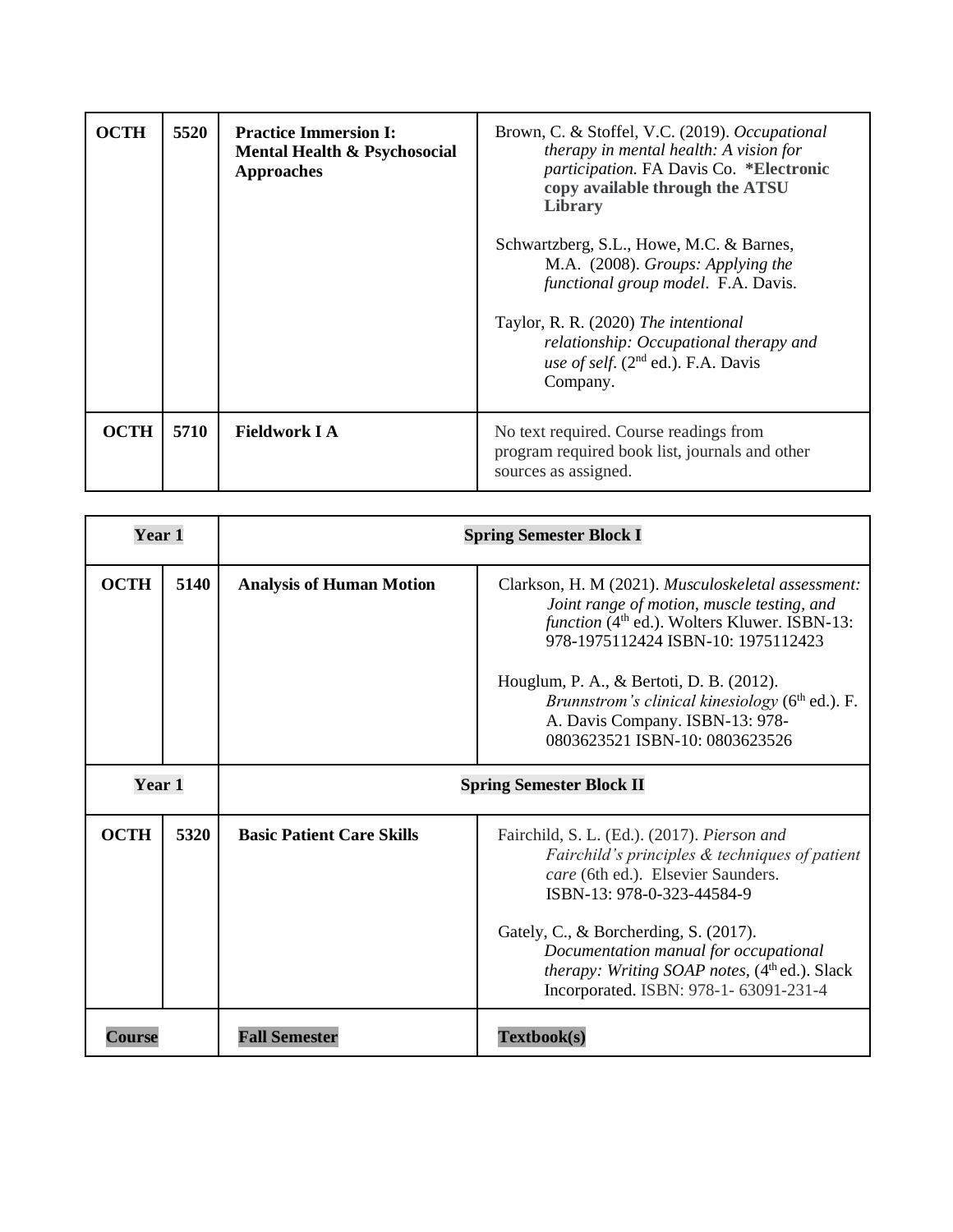| Year <sub>2</sub> |      | <b>Fall Semester-long Courses</b>                                                       |                                                                                                                                                                                                                                                                                                                                                                                                                                                                                                                                       |
|-------------------|------|-----------------------------------------------------------------------------------------|---------------------------------------------------------------------------------------------------------------------------------------------------------------------------------------------------------------------------------------------------------------------------------------------------------------------------------------------------------------------------------------------------------------------------------------------------------------------------------------------------------------------------------------|
| <b>OCTH</b>       | 6530 | <b>Practice Immersion II: Children</b><br>& Youth                                       | Bly, L. (2011). Components of typical and<br>atypical motor development. Neuro<br>Developmental Treatment Association,<br>Inc.<br>Kramer, P., Hinojosa, J., & Howe, T-H. (Eds).<br>(2020). Frames of reference for<br>pediatric occupational therapy (4 <sup>th</sup><br>ed.). Lippincott, Williams & Wilkins.<br>(Electronic copy available through the<br>ATSU Library)<br>O'Brien, J. C., & Kuhaneck, H. M.<br>$(2020)$ . Case Smith's<br>occupational therapy for children<br>and adolescents (8 <sup>th</sup> ed.).<br>Elsevier. |
|                   |      |                                                                                         |                                                                                                                                                                                                                                                                                                                                                                                                                                                                                                                                       |
| <b>OCTH</b>       | 6540 | <b>Practice Immersion III:</b><br><b>Adult Physical</b><br><b>Rehabilitation</b>        | McHugh-Pendleton, H., & Schultz-Krohn, W. (2017).<br>Pedretti's occupational therapy: Practice<br>skills for physical dysfunction (8th ed.). Mosby<br>Elsevier. ISBN-10: 0323339271 ISBN-13:<br>978-0323339278                                                                                                                                                                                                                                                                                                                        |
| <b>OTDE</b>       | 6420 | <b>Professional Development</b><br><b>II: Health Promotion and</b><br><b>Prevention</b> | Glanz, K., Rimer, B., & Viswanath, K. (eds.) (2008).<br>Health behavior and health education: Theory,<br>research, and practice (4 <sup>th</sup> ed.). JosseyBass.                                                                                                                                                                                                                                                                                                                                                                    |
|                   |      |                                                                                         | Scaffa, M. E., & Reitz, S. M. (Eds.).<br>(2019). Occupational therapy in community<br>and population health practice (3rd ed.). F.A.<br>Davis.                                                                                                                                                                                                                                                                                                                                                                                        |
| <b>OCTH</b>       | 5720 | <b>Fieldwork I B</b>                                                                    | No text required. Course readings from<br>program required book list, journals and other<br>sources as assigned.                                                                                                                                                                                                                                                                                                                                                                                                                      |
| <b>OCTH</b>       | 5730 | <b>Fieldwork IC</b>                                                                     | No text required. Course readings from<br>program required book list, journals and other<br>sources as assigned.                                                                                                                                                                                                                                                                                                                                                                                                                      |
| Year 2            |      |                                                                                         | <b>Fall Semester Block I</b>                                                                                                                                                                                                                                                                                                                                                                                                                                                                                                          |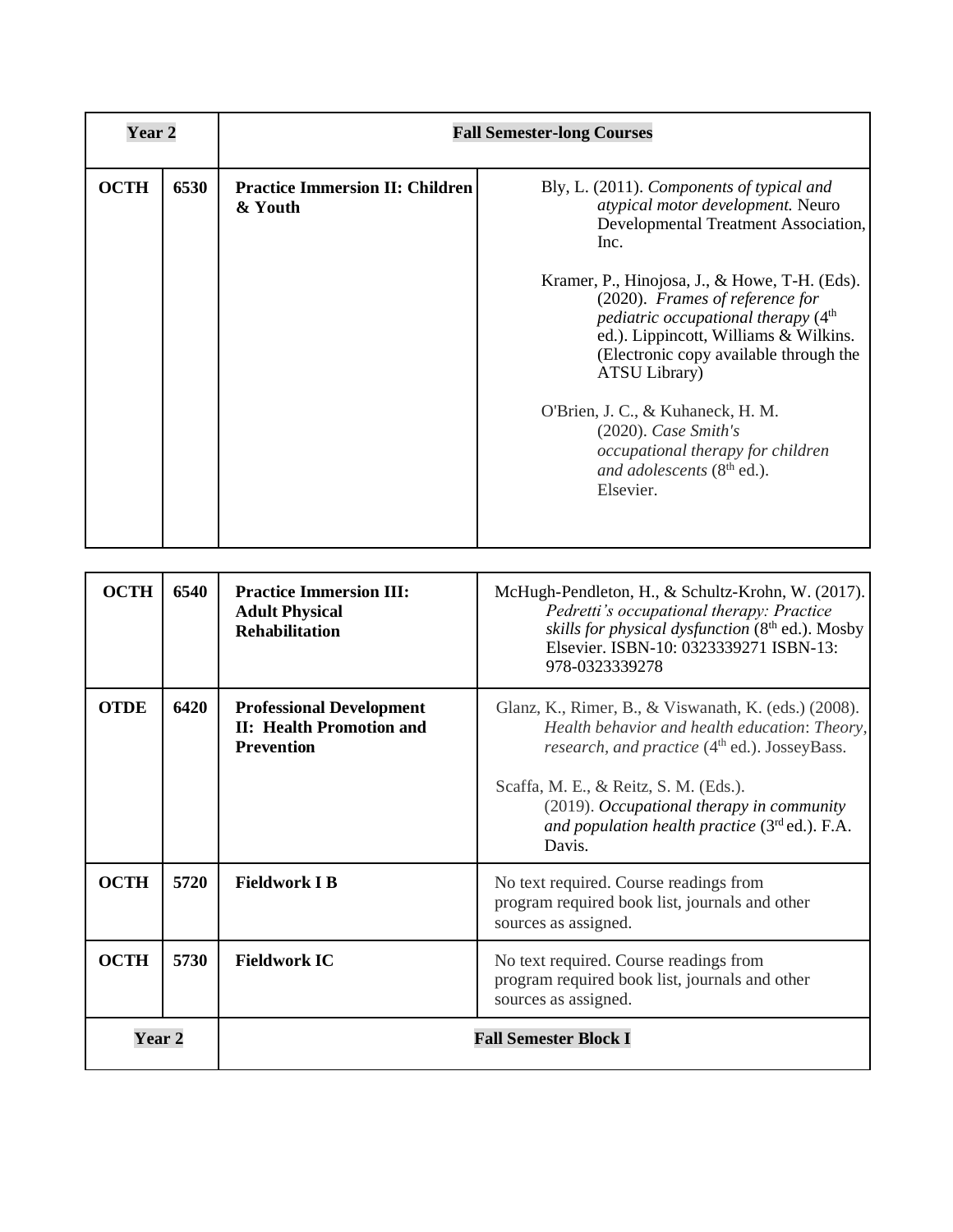| <b>OTDE</b>   | 8010 | <b>Doctoral Inquiry Seminar I</b>                                                         | DeIuliis, E.D., & Bednarski, J.A. (2019). The<br>entry level doctorate capstone: A<br>framework for the experience and<br>project. Slack Incorporated.                 |
|---------------|------|-------------------------------------------------------------------------------------------|------------------------------------------------------------------------------------------------------------------------------------------------------------------------|
|               |      |                                                                                           | Taylor, R. R. (2017). Kielhofner's Research in<br>Occupational Therapy: Methods of<br>Inquiry for Enhancing Practice. F. A.<br>Davis.                                  |
| Year 2        |      | <b>Fall Semester Block II</b>                                                             |                                                                                                                                                                        |
| <b>OCTH</b>   | 6550 | <b>Modalities</b>                                                                         | Michlovitz's Modalities for Therapeutic<br>Intervention, (6th ed.). (2016). Bellew,<br>Michlovitz and Nolan, Eds. ISBN:<br>780803645639                                |
| <b>Course</b> |      | <b>Spring Semester</b>                                                                    | Textbook(s)                                                                                                                                                            |
| Year 2        |      | <b>Spring Semester-long Courses</b>                                                       |                                                                                                                                                                        |
| <b>OCTH</b>   | 6740 | <b>Fieldwork Level II A (12</b><br>weeks)                                                 | No text required. Course readings from<br>program required book list, journals and other<br>sources as assigned.                                                       |
| <b>OTDE</b>   | 6440 | <b>Professional Development</b><br><b>III:</b> Administration &<br><b>Management</b>      | Braveman, B. (2022). Leading & managing<br>occupational therapy services: An<br>evidencebased approach (3rd ed.). F.A.<br>Davis. ISBN-13: 978-1-7196-4035-0            |
|               |      |                                                                                           |                                                                                                                                                                        |
| <b>OTDE</b>   | 6450 | <b>Professional Development</b><br><b>IV: Leadership, Activism</b><br>& Advocacy          | Ellison, R., & Clack, L. (2020). Health policy<br>management: A case approach, Burlington,<br>MA, Jones & Bartlett Publishers.                                         |
|               |      |                                                                                           | Shapiro, J. P. (1994). No pity: People with disabilities<br>forging a new civil rights movement.<br>Times Books. ISBN 0-8129-2412-6<br>*Read prior to orientation day. |
| <b>OTDE</b>   | 6560 | <b>Maintaining Health &amp;</b><br><b>Wellbeing: Chronic</b><br><b>Disease Management</b> | Gawande, A. (2014). Being mortal: Medicine and<br>what matters in the end. Metropolitan Books                                                                          |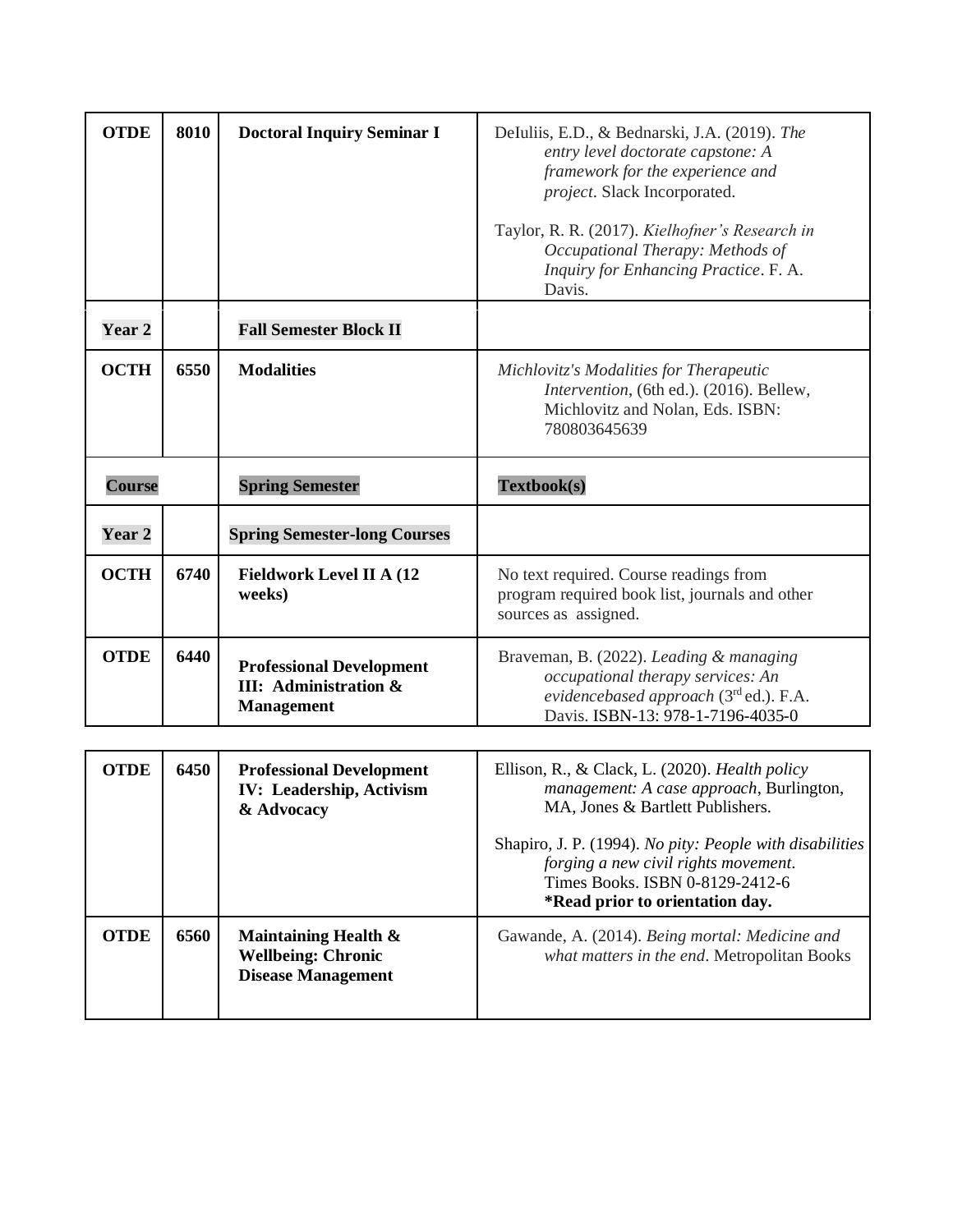| <b>OTDE</b>   | 8020 | <b>Doctoral Inquiry Seminar II</b>  | DeIuliis, E.D., & Bednarski, J.A. (2019). The<br>entry level doctorate capstone: A<br>framework for the experience and<br>project. Slack Incorporated.<br>McEwen, I. (2009). Writing case reports: A how<br>to manual for clinicians $(3rd$ ed.). American<br>Physical Therapy Association.<br>ISBN-13: 978-1931369626<br>*Not necessary to purchase. Use<br>library reference<br>Taylor, R. R. (2017). Kielhofner's Research<br>in Occupational Therapy: Methods of<br>Inquiry for Enhancing Practice. F. A.<br>Davis. |
|---------------|------|-------------------------------------|-------------------------------------------------------------------------------------------------------------------------------------------------------------------------------------------------------------------------------------------------------------------------------------------------------------------------------------------------------------------------------------------------------------------------------------------------------------------------------------------------------------------------|
| <b>Course</b> |      | <b>Fall Semester</b>                | Textbook(s)                                                                                                                                                                                                                                                                                                                                                                                                                                                                                                             |
| Year 3        |      | <b>Fall Semester Block I</b>        |                                                                                                                                                                                                                                                                                                                                                                                                                                                                                                                         |
| <b>OTDE</b>   | 8030 | <b>Doctoral Inquiry Seminar III</b> | DeIuliis, E.D., & Bednarski, J.A. (2019). The<br>entry level doctorate capstone: A<br>framework for the experience and<br>project. Slack Incorporated.<br>McEwen, I. (2009). Writing case reports: A how<br>to manual for clinicians $(3rd$ ed.). American<br>Physical Therapy Association.<br>ISBN-13: 978-1931369626<br>*Not necessary to purchase. Use<br>library reference<br>Taylor, R. R. (2017). Kielhofner's Research<br>in Occupational Therapy: Methods of<br>Inquiry for Enhancing Practice. F. A.<br>Davis. |
| Year 3        |      |                                     | <b>Fall Semester Block II</b>                                                                                                                                                                                                                                                                                                                                                                                                                                                                                           |
| <b>OCTH</b>   | 7750 | Fieldwork Level II B (12 weeks)     | No text required. Course readings from<br>program required book list, journals and<br>other sources as assigned.                                                                                                                                                                                                                                                                                                                                                                                                        |
| <b>Course</b> |      | <b>Spring Semester</b>              | Textbook(s)                                                                                                                                                                                                                                                                                                                                                                                                                                                                                                             |